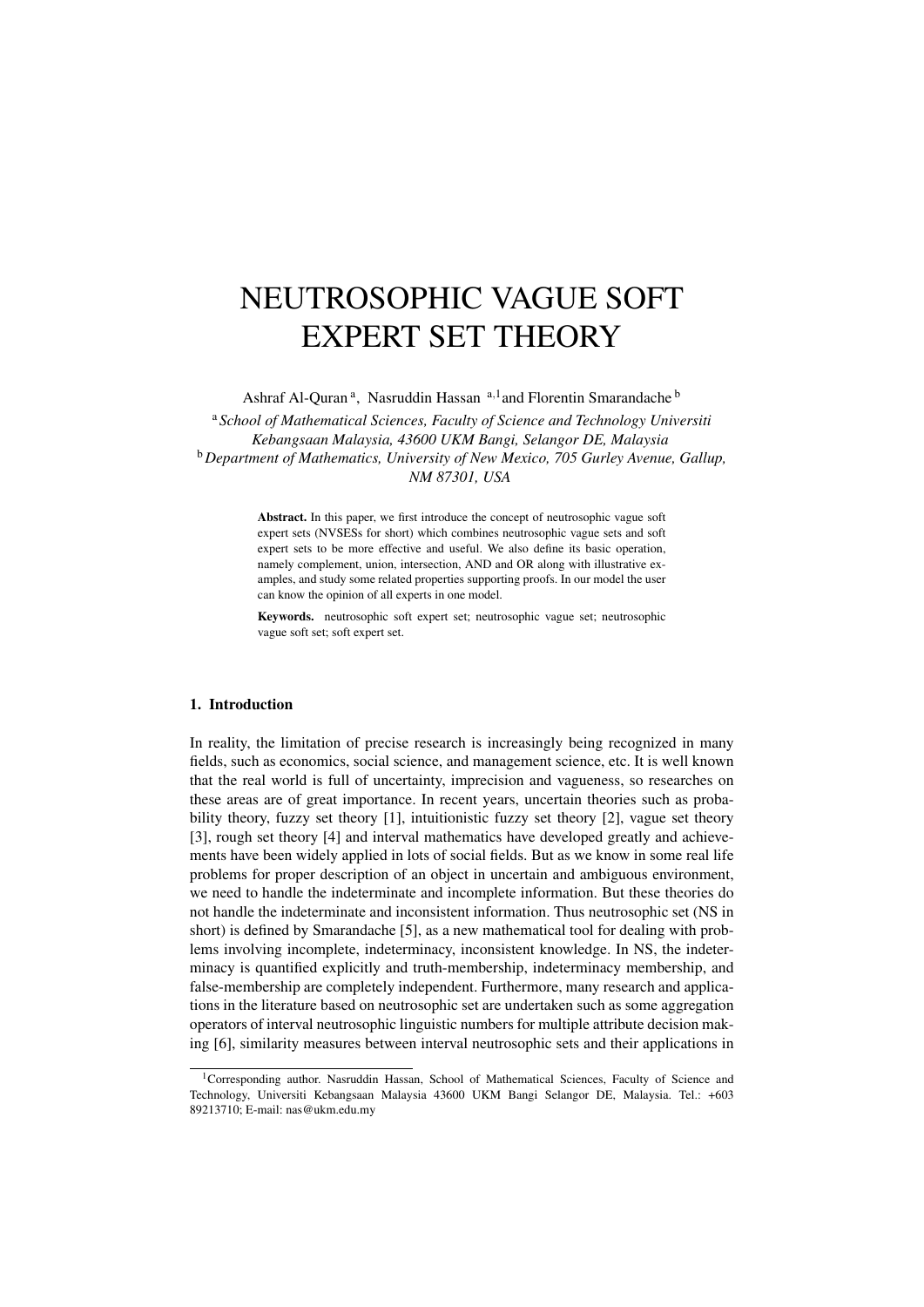multicriteria decision-making [7], multicriteria decision-making method using aggregation operators for simplified neutrosophic sets [8] and improved correlation coefficients of single valued neutrosophic sets and interval neutrosophic sets for multiple attribute decision making [9] . However, all of these theories have their inherent difficulties, in order to overcome these disadvantages, Molodtsov [10] firstly proposed a new mathematical tool called soft set theory to deal with uncertainty and imprecision and it has been demonstrated that this new theory brings about a rich potential for applications in decision making, measurement theory, game theory, etc.

Presently, research on the theoretical and application aspects of soft sets and its various generalizations are progressing rapidly. Thus After Molodtsovs work, some operations and application of soft sets were studied by Chen et al.[11] and Maji et al. [12,13] Also Maji et al.[14] have introduced the concept of fuzzy soft set, a more general concept, which is a combination of fuzzy set and soft set and studied its properties, and also Roy and Maji [15] used this theory to solve some decision-making problems. Vague soft set theory was provided by Xu [16], later on Alhazaymeh and Hassan [17] introduced the concept of generalized vague soft set and its application followed by possibility vague soft set along with a few applications in decision making [18] , and interval-valued vague soft sets and its application. [19], they also introduced the concept of Possibility Interval-Valued Vague Soft Set [20]. By the concept of neutrosophic set and soft set, first time, Maji [21] introduced neutrosophic soft set. As a combination of neutrosophic set and vague set, Alkhazaleh [22] introduced the concept of neutrosophic vague set. Among the significant milestones in the development of the theory of soft sets and its generalizations is the element of expert sets which enables the users to know the opinion of all the experts in one model without the need for any operations. This new aspect has further improved the theory of soft sets and made it better suited to be used in solving decision making problems, especially when used with the more accurate generalizations of soft sets such as fuzzy soft sets, intuitionistic fuzzy soft sets, neutrosophic soft set and neutrosophic vague soft set. this aspect was established by Alkhazaleh and Salleh (see [23]) .The duo of Alkhazaleh and Salleh then proceeded to introduce the notion of fuzzy soft expert sets [24] and gave the application of this concept in decision making and medical diagnosis problems. Hassan and Alhazaymeh introduced the theory of vague soft expert sets (see [25] ) and used it to solve decision making and medical diagnosis problems. They also introduced the mapping on generalized vague soft expert set (see [26] ).

In this paper we introduce the concept of neutrosophic vague soft expert set which is a combination of neutrosophic vague set and soft expert set, and then define its basic operation, namely complement, union, intersection, AND, and OR, and study their properties.

## 2. Preliminaries

In this section, we recall some basic notions in neutrosophic vague set, neutrosophic vague soft set, soft expert set and neutrosophic soft expert set.

**DEFINITION 2.1.** (see [22]) A neutrosophic vague set  $A_{NV}$  (NVS in short) on the universe of discourse *X* written as

$$
A_{NV} = \{ \langle x; \widehat{T}_{A_{NV}}(x); \widehat{A}_{MV}(x); \widehat{F}_{A_{NV}}(x) >; x \in X \}
$$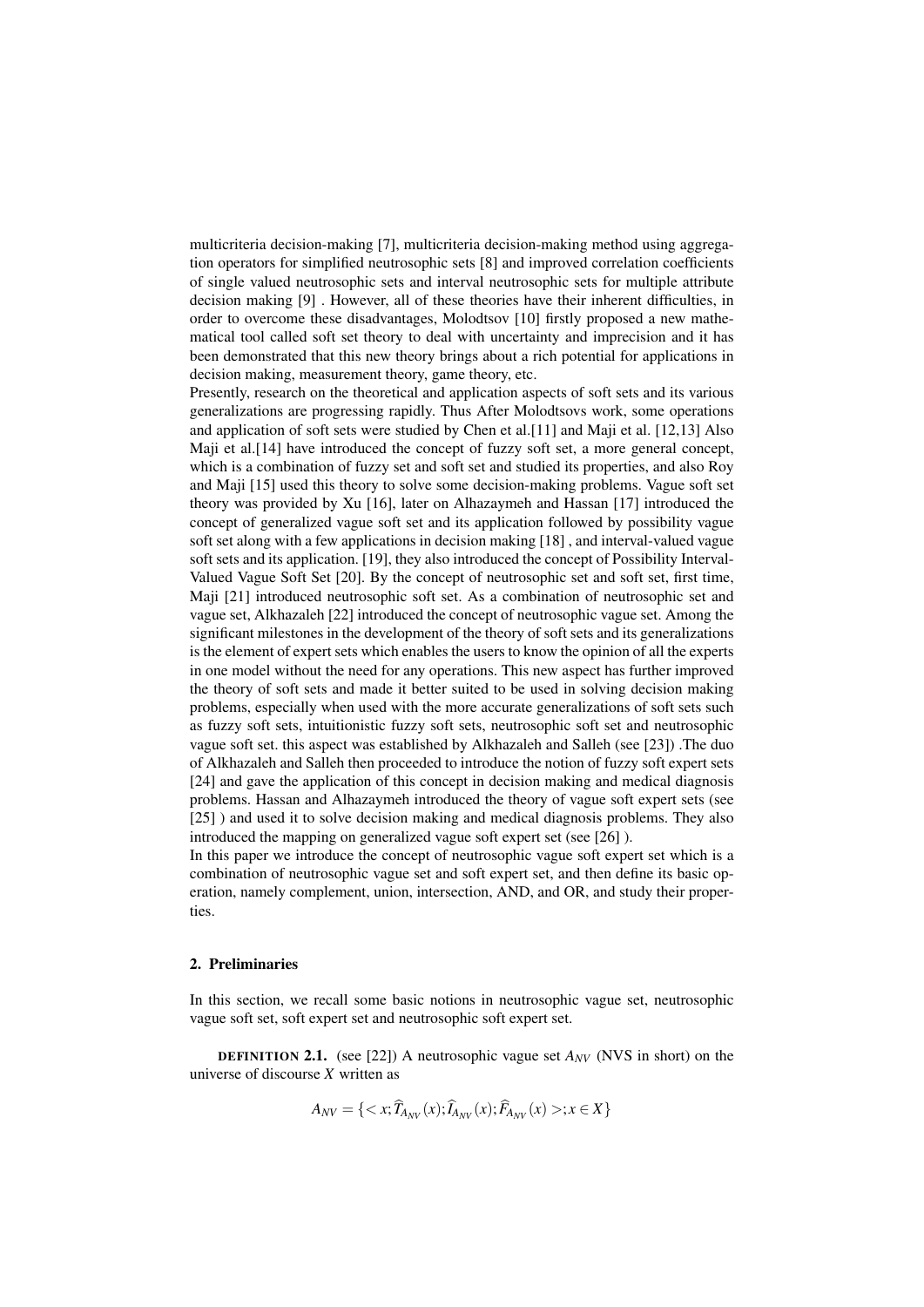whose truth-membership, indeterminacy - membership and falsity-membership functions is defined as  $\widehat{T}_{A_{NV}}(x) = [T^-, T^+]$ ,  $\widehat{I}_{A_{NV}}(x) = [I^-, I^+]$  and  $\widehat{F}_{A_{NV}}(x) = [F^-, F^+]$  where

(1) 
$$
T^+ = 1 - F^-
$$
, (2)  $F^+ = 1 - T^-$  and (3)  $-0 \leq T^- + T^- + F^- \leq 2^+$ .

**DEFINITION 2.2.** (see [22]) Let  $\Psi_{NV}$  be a NVS of the universe *U* where  $\forall u_i \in U$ ,  $\hat{T}_{\Psi_{NV}}(x) = [1,1], \hat{k}_{\Psi_{NV}}(x) = [0,0], \hat{F}_{\Psi_{NV}}(x) = [0,0],$  then  $\Psi_{NV}$  is called a unit NVS, where  $1 \le i \le n$ . Let  $\Phi_{NV}$  be a NVS of the universe *U* where  $\forall u_i \in U$ ,  $\widehat{T}_{\Phi_{NV}}(x) = [0,0]$ ,  $\widehat{I}_{\Phi_{MV}}(x) = [1,1], \widehat{F}_{\Phi_{MV}}(x) = [1,1],$  then  $\Phi_{NV}$  is called a zero NVS, where  $1 \le i \le n$ .

**DEFINITION 2.3.** (see [22]) Let  $A_{\text{NV}}$  and  $B_{\text{NV}}$  be two NVSs of the universe *U*. If  $∀u_i ∈ U,$  $\sim$  $\mathbf{r}$ 

(1) 
$$
\hat{T}_{A_{NV}}(u_i) = \hat{T}_{B_{NV}}(u_i)
$$
, (2)  $\hat{T}_{A_{NV}}(u_i) = \hat{T}_{B_{NV}}(u_i)$  and (3)  $\hat{F}_{A_{NV}}(u_i) = \hat{F}_{B_{NV}}(u_i)$ .

then the NVS  $A_{NV}$  is equal to  $B_{NV}$ , denoted by  $A_{NV} = B_{NV}$ , where  $1 \le i \le n$ .

**DEFINITION 2.4.** (see [22]) Let  $A_{\text{NV}}$  and  $B_{\text{NV}}$  be two NVSs of the universe *U*. If  $∀u_i ∈ U,$ 

(1) 
$$
\hat{T}_{A_{NV}}(u_i) \leq \hat{T}_{B_{NV}}(u_i)
$$
, (2)  $\hat{I}_{A_{NV}}(u_i) \geq \hat{I}_{B_{NV}}(u_i)$  and (3)  $\hat{F}_{A_{NV}}(u_i) \geq \hat{F}_{B_{NV}}(u_i)$ .

then the NVS  $A_{NV}$  is included by  $B_{NV}$ , denoted by  $A_{NV} \subseteq B_{NV}$ , where  $1 \le i \le n$ .

**DEFINITION 2.5.** (see [22]) The complement of a NVS  $A_{NV}$  is denoted by  $A^c$ and is defined by  $\hat{T}_{A_{NV}}^c(x) = [1 - T^+, 1 - T^-], \hat{T}_{A_{NV}}^c(x) = [1 - I^+, 1 - I^-]$  and  $\hat{F}_{A_{NV}}^c(x) =$  $[1 - F^+, 1 - F^-].$ 

**DEFINITION 2.6.** (see [22] The union of two NVSs  $A_{NV}$  and  $B_{NV}$  is a NVS  $C_{NV}$ , written as  $C_{NV} = A_{NV} \cup B_{NV}$ , whose truth-membership, indeterminacy-membership and false-membership functions are related to those of  $A_{NV}$  and  $B_{NV}$  given by

$$
\begin{aligned}\n\widehat{T}_{C_{NV}}(x) &= \left[ \max \left( T_{A_{NV_x}}^-, T_{B_{NV_x}}^- \right), \max \left( T_{A_{NV_x}}^+, T_{B_{NV_x}}^+ \right) \right], \\
\widehat{I}_{C_{NV}}(x) &= \left[ \min \left( I_{A_{NV_x}}^-, I_{B_{NV_x}}^- \right), \min \left( I_{A_{NV_x}}^+, I_{B_{NV_x}}^+ \right) \right] \text{and} \\
\widehat{F}_{C_{NV}}(x) &= \left[ \min \left( F_{A_{NV_x}}^-, F_{B_{NV_x}}^- \right), \min \left( F_{A_{NV_x}}^+, F_{B_{NV_x}}^+ \right) \right]\n\end{aligned}
$$

**DEFINITION 2.7.** (see [22]) The intersection of two NVSs  $A_{NV}$  and  $B_{NV}$  is a NVS  $C_{NV}$ , written as  $H_{NV} = A_{NV} \cap B_{NV}$ , whose truth-membership, indeterminacy-membership and false-membership functions are related to those of  $A_{NV}$  and  $B_{NV}$  given by

$$
\widehat{I}_{H_{NV}}(x) = \left[\min\left(T_{A_{NV_x}}^-, T_{B_{NV_x}}^-\right), \min\left(T_{A_{NV_x}}^+, T_{B_{NV_x}}^+\right)\right],
$$
\n
$$
\widehat{I}_{H_{NV}}(x) = \left[\max\left(I_{A_{NV_x}}^-, I_{B_{NV_x}}^-\right), \max\left(I_{A_{NV_x}}^+, I_{B_{NV_x}}^+\right)\right]
$$
\nand\n
$$
\widehat{F}_{H_{NV}}(x) = \left[\max\left(F_{A_{NV_x}}^-, F_{B_{NV_x}}^-\right), \max\left(F_{A_{NV_x}}^+, F_{B_{NV_x}}^+\right)\right]
$$

DEFINITION 2.8. (see [22]) Let *U* be an initial universal set and let *E* be a set of parameters. Let *NV*(*U*) denote the power set of all neutrosophic vague subsets of *U* and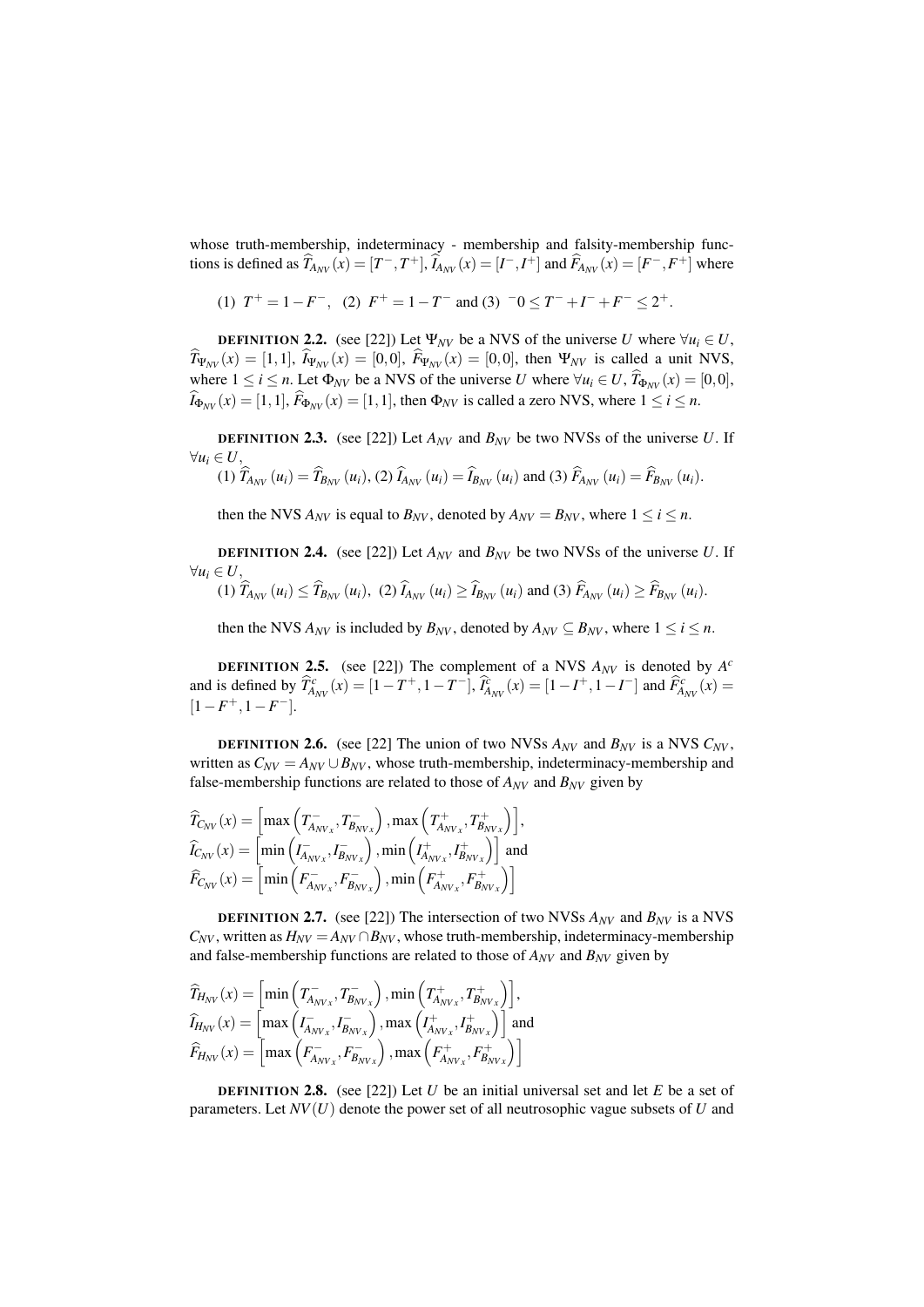let *A*  $\subseteq$  *E*. A collection of pairs  $(\widehat{F}, E)$  is called a *neutrosophic vague soft set* {*NVSS*} over *U* where  $\widehat{F}$  is a mapping given by

$$
\widehat{F}: A \to NV(U).
$$

Let *U*be a universe, *E* a set of parameters, *X* a set of experts (agents), and O a set of opinions. Let  $Z = E \times X \times O$  and  $A \subseteq Z$ .

**DEFINITION 2.9.** (see [23]) A pair  $(F, A)$  is called a soft expert set over U, where F is a mapping given by

$$
F: A \to P(U)
$$

where P(U ) denotes the power set of U.

Let *U*be a universe, *E* a set of parameters, *X* a set of experts (agents), and  $O = \{1 = \text{agree}, 0 = \text{disagree}\}$  a set of opinions. Let  $Z = E \times X \times O$  and  $A \subseteq Z$ .

**DEFINITION 2.10.** (see [27]) A pair  $(F, A)$  is called a neutrosophic soft expert set (NSES in short) over U, where F is a mapping given by

 $F: A \rightarrow P(U)$ 

where P(U ) denotes the power neutrosophic set of U.

**DEFINITION 2.11.** (see [27]) Let  $(F, A)$  and  $(G, B)$  be two NSESs over the common universe U. (F, A) is said to be neutrosophic soft expert subset of  $(G, B)$ , if  $A \tilde{\subset} B$  and  $T_{F(e)}(X) \leq T_{G(e)}(X),\ I_{F(e)}(X) \leq I_{G(e)}(X),\ F_{F(e)}(X) \geq F_{G(e)}(X)\ \ \forall\ e\in A,\ X\in U.$ We denote it by  $(F,A)\widetilde{\subset} (G,B)$ .

 $(F, A)$  is said to be neutrosophic soft expert superset of  $(G, B)$  if  $(G, B)$  is a neutrosophic soft expert subset of (F, A). We denote by  $(F, A) \tilde{\supseteq} (G, B)$ .

**DEFINITION 2.12.** (see [27]) Two (NSESs),  $(F, A)$  and  $(G, B)$  over the common universe U are said to be equal if  $(F, A)$  is neutrosophic soft expert subset of  $(G, B)$  and (G, B) is neutrosophic soft expert subset of  $(F, A)$ . We denote it by  $(F, A) = (G, B)$ .

**DEFINITION 2.13.** (see [27]) NOT set of set parameters. Let  $E = \{-e_1, e_2, ...e_n\}$ be a set of parameters. The NOT set of E is denoted by  $\neg E = {\neg e_1, \neg e_2, \dots \neg e_n}$ , where $\neg e_i = not \ e_i, \forall i$ .

**DEFINITION 2.14.** (see [27]) The complement of a NSES (F, A) denoted by  $(F, A)^c$ and is defined as  $(F,A)^c = (F^c, \neg A)$  where  $F^c : \neg A \rightarrow P(U)$  is mapping given by  $F^{c}(x)$  = neutrosophic soft expert complement with  $T_{F^{c}(X)} = F_{F(X)}$ ,  $I_{F^{c}(X)} = I_{F(X)}$ ,  $F_{F^c(X)} = T_{F(X)}$ .

**DEFINITION 2.15.** (see [27]) An agree-NSES  $(F, A)_1$  over U is a neutrosophic soft expert subset of (F, A) defined as follow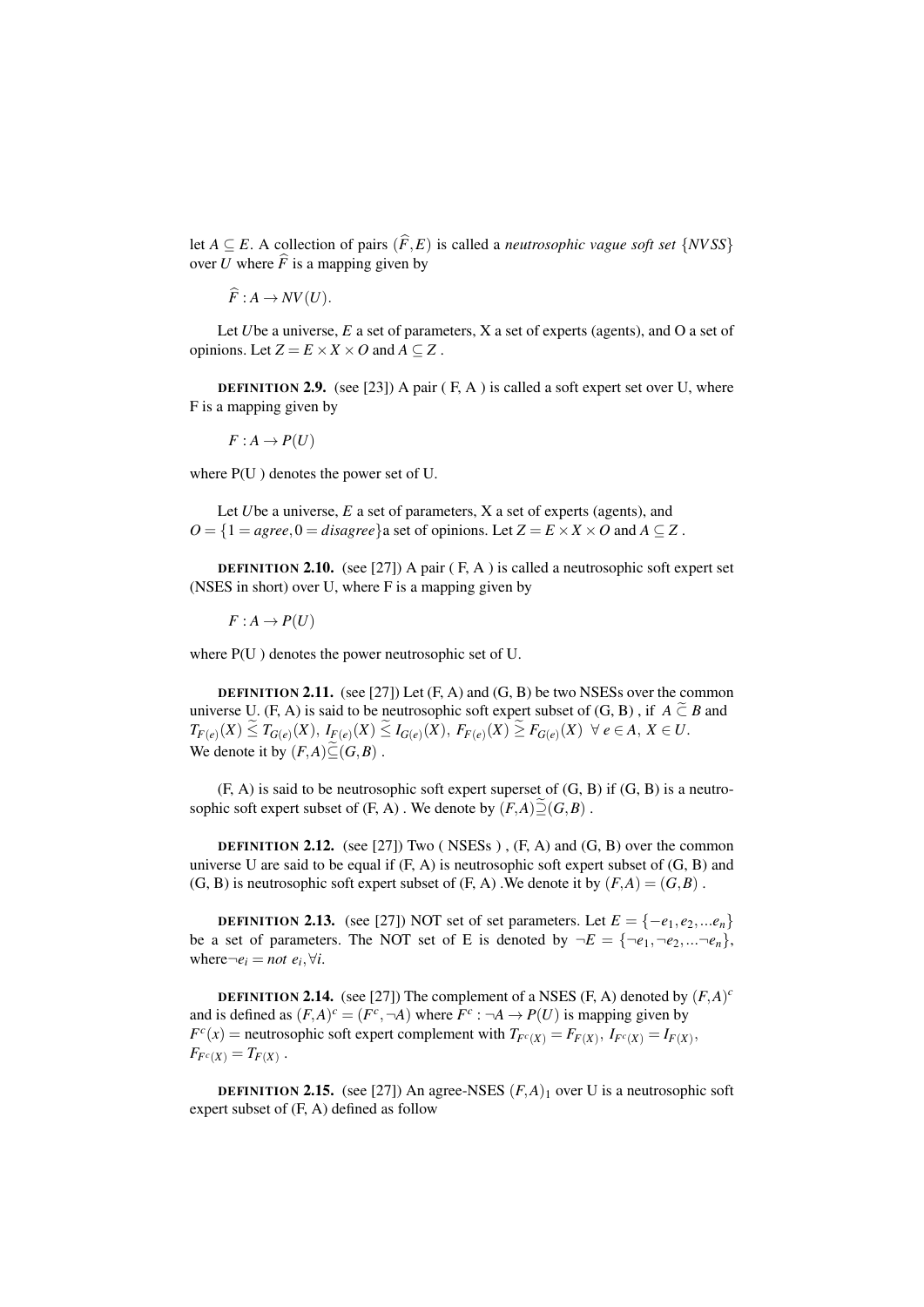$$
(F,A)_1 = \{F_1(m) : m \in E \times X \times \{1\}\}\
$$

**DEFINITION 2.16.** (see [27]) A disagree-NSES  $(F, A)$ <sup>0</sup> over U is a neutrosophic soft expert subset of (F, A) defined as follow

 $(F,A)_0 = \{F_0(m) : m \in E \times X \times \{0\}\}\$ 

DEFINITION 2.17. (see [27]) Let (H, A) and (G, B) be two NSESs over the common universe U. Then the union of (H, A) and (G, B) is denoted by  $(H, A)\tilde{\cup} (G, B)$ and is defined by  $(H,A)\tilde{\cup}(G,B) = (K,C)$ , where  $C = A \cup B$  and the truthmembership, indeterminacy-membership and falsity-membership of (K,C) are as follows:

$$
T_{H(e)}(m) = \begin{cases} T_{H(e)}(m), & if e \in A - B, \\ T_{G(e)}(m), & if e \in B - A, \\ max (T_{H(e)}(m), T_{G(e)}(m)), & if e \in A \cap B, \\ I_{G(e)}(m), & if e \in A - B, \\ \frac{I_{G(e)}(m),}{2}, & if e \in A - B, \\ \frac{I_{H(e)}(m) + I_{G(e)}(m)}{2}, & if e \in A \cap B, \\ F_{H(e)}(m) = \begin{cases} F_{H(e)}(m), & if e \in A - B, \\ F_{G(e)}(m), & if e \in A - B, \\ min (F_{H(e)}(m), F_{G(e)}(m)), & if e \in B - A, \\ min (F_{H(e)}(m), F_{G(e)}(m)), & if e \in A \cap B. \end{cases} \end{cases}
$$

**DEFINITION 2.18.** (see [27]) Let  $(H, A)$  and  $(G, B)$  be two NSESs over the common universe U. Then the intersection of (H, A) and (G, B) is denoted by  $(H, A) \tilde{\cap} (G, B)$ and is defined by  $(H,A)\widetilde{\cap}(G,B) = (K,C)$ , where  $C = A \cap B$  and the truth membership, indeterminacy-membership and falsity-membership of (K,C) are as follows:

$$
T_{K(e)}(m) = min (T_{H(e)}(m), T_{G(e)}(m))
$$
  
\n
$$
I_{K(e)}(m) = \frac{I_{H(e)}(m) + I_{G(e)}(m)}{2}
$$
  
\n
$$
F_{K(e)}(m) = max (F_{H(e)}(m), F_{G(e)}(m)), \text{ if } e \in A \cap B
$$

DEFINITION 2.19. (see [27]) AND operation on two NSESs. Let (H, A) and (G, B) be two NSESs over the common universe U. Then AND operation on them is denoted by  $(H,A)\widetilde{\wedge} (G,B)$  and is defined by  $(H,A)\widetilde{\wedge} (G,B) = (K,A\times B)$ , where the truth-membership, indeterminacy-membership and falsity-membership of  $(K, A \times B)$  are as follows:

$$
T_{K(\alpha,\beta)}(m) = \min (T_{H(\alpha)}(m), T_{G(\beta)}(m))
$$
  

$$
I_{K(\alpha,\beta)}(m) = \frac{I_{H(\alpha)}(m) + I_{G(\beta)}(m)}{2}
$$
  

$$
F_{K(\alpha,\beta)}(m) = \max (F_{H(\alpha)}(m), F_{G(\beta)}(m)), \ \forall \alpha \in A, \ \forall \beta \in B
$$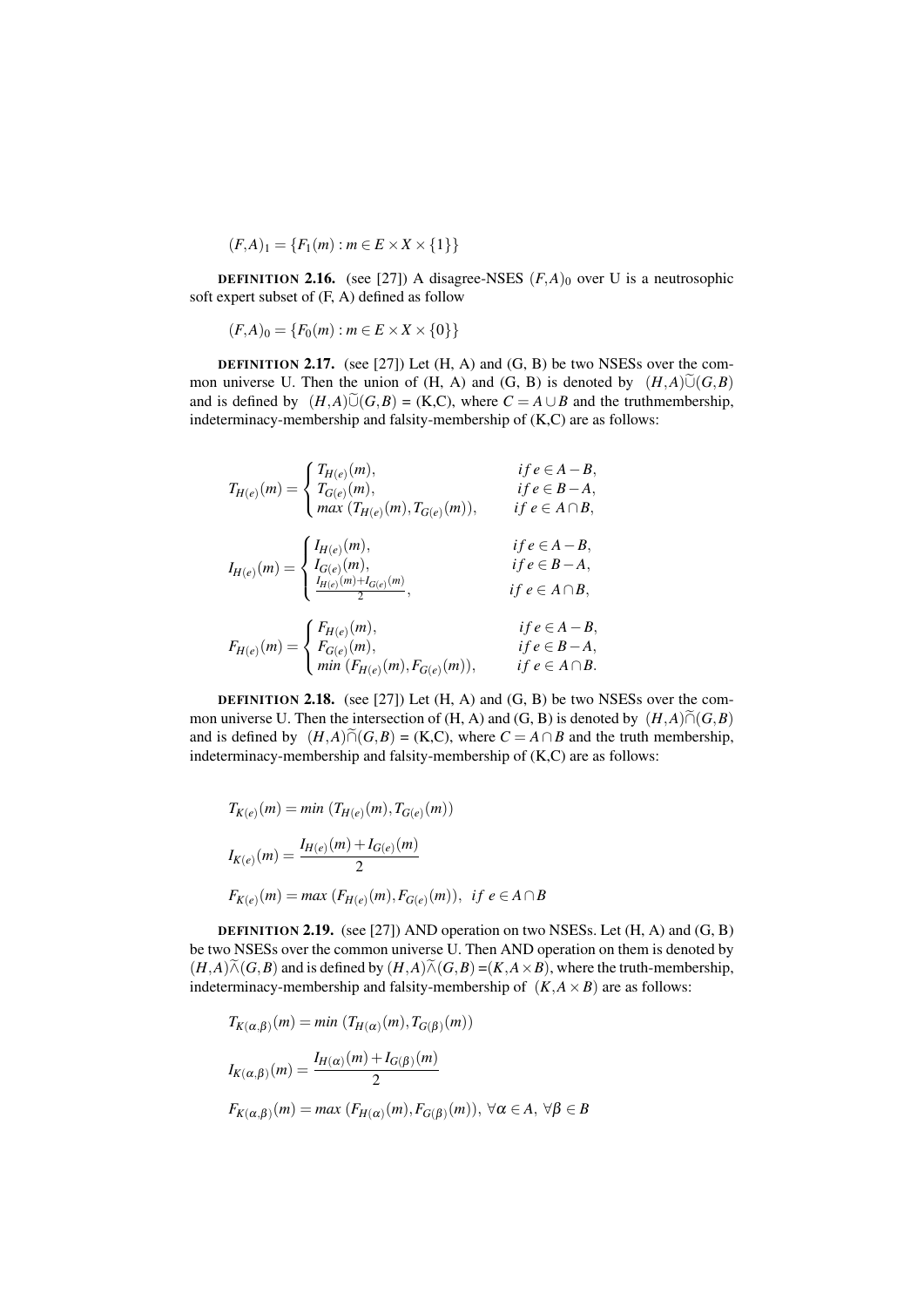DEFINITION 2.20. (see [27]) OR operation on two NSESs. Let (H, A) and (G, B) be two NSESs over the common universe U. Then OR operation on them is denoted by  $(H,A)\widetilde{\vee}(G,B)$  and is defined by  $(H,A)\widetilde{\vee}(G,B)=(O,A\times B)$ , where the truth-membership, indeterminacy-membership and falsity-membership of  $(O, A \times B)$  are as follows:

$$
T_{O(\alpha,\beta)}(m) = \max (T_{H(\alpha)}(m), T_{G(\beta)}(m))
$$
  
\n
$$
I_{O(\alpha,\beta)}(m) = \frac{I_{H(\alpha)}(m) + I_{G(\beta)}(m)}{2}
$$
  
\n
$$
F_{O(\alpha,\beta)}(m) = \min (F_{H(\alpha)}(m), F_{G(\beta)}(m)), \ \forall \alpha \in A, \ \forall \beta \in B
$$

### 3. Neutrosophic Vague Soft Expert Set

In this section, we introduce the definition of a neutrosophic vague soft expert set and give basic properties of this concept.

Let *U*be a universe, *E* a set of parameters, *X* a set of experts (agents), and  $O = \{1 = \text{agree}, 0 = \text{disagree}\}$  a set of opinions. Let  $Z = E \times X \times O$  and  $A \subseteq Z$ .

DEFINITION 3.1. A pair ( F, A ) is called a neutrosophic vague soft expert set over U, where F is a mapping given by

$$
F: A \to NV^U
$$

.

where  $N V^U$  denotes the power neutrosophic vague set of U.

Example 3.2. Suppose that a company produced new types of its products and wishes to take the opinion of some experts about concerning these products. Let  $U = \{u_1, u_2, u_3, u_4\}$  be a set of products,  $E = \{e_1, e_2\}$  a set of decision parameters where  $e_i(i = 1, 2)$  denotes the decision easy to use, and quality, respectively, and let  $X = \{p, q\}$ be a set of experts. Suppose that the company has distributed a questionnaire to three experts to make decisions on the companys products, and we get the following:

$$
F(e_1, p, 1) = \left\{ \frac{u_1}{\langle [0.2, 0.8], [0.1, 0.3], [0.2, 0.8] \rangle}, \frac{u_2}{\langle [0.1, 0.7], [0.2, 0.5], [0.3, 0.9] \rangle}, \frac{u_3}{\langle [0.5, 0.6], [0.3, 0.7], [0.4, 0.5] \rangle}, \frac{u_4}{\langle [0.8, 0.9], [0.3, 0.7], [0.4, 0.5] \rangle}, \frac{u_2}{\langle [0.8, 1], [0.1, 0.2], [0, 0.2] \rangle} \right\}
$$
\n
$$
F(e_1, q, 1) = \left\{ \frac{u_1}{\langle [0.8, 0.9], [0.3, 0.4], [0.1, 0.2] \rangle}, \frac{u_2}{\langle [0.2, 0.4], [0.2, 0.4], [0.5, 0.8] \rangle}, \frac{u_4}{\langle [0.4, 0.5], [0.5, 0.7], [0.1, 0.7] \rangle}, \frac{u_2}{\langle [0.2, 0.5], [0.2, 0.5], [0.5, 0.8] \rangle}, \frac{u_3}{\langle [0.6, 0.9], [0.1, 0.7], [0.1, 0.4] \rangle}, \frac{u_4}{\langle [0.2, 0.4], [0.2, 0.2], [0.6, 0.8] \rangle} \right\}
$$
\n
$$
F(e_2, q, 1) = \left\{ \frac{u_1}{\langle [0.4, 0.6], [0.1, 0.4], [0.4, 0.6] \rangle}, \frac{u_2}{\langle [0.1, 0.3], [0.2, 0.4], [0.7, 0.9] \rangle}, \frac{u_2}{\langle [0.7, 0.1], [0.7, 0.9] \rangle}, \frac{u_2}{\langle [0.4, 0.6], [0.1, 0.4], [0.4, 0.6] \rangle}, \frac{u_2}{\langle [0.1, 0.3], [0.7, 0.9] \rangle} \right\}
$$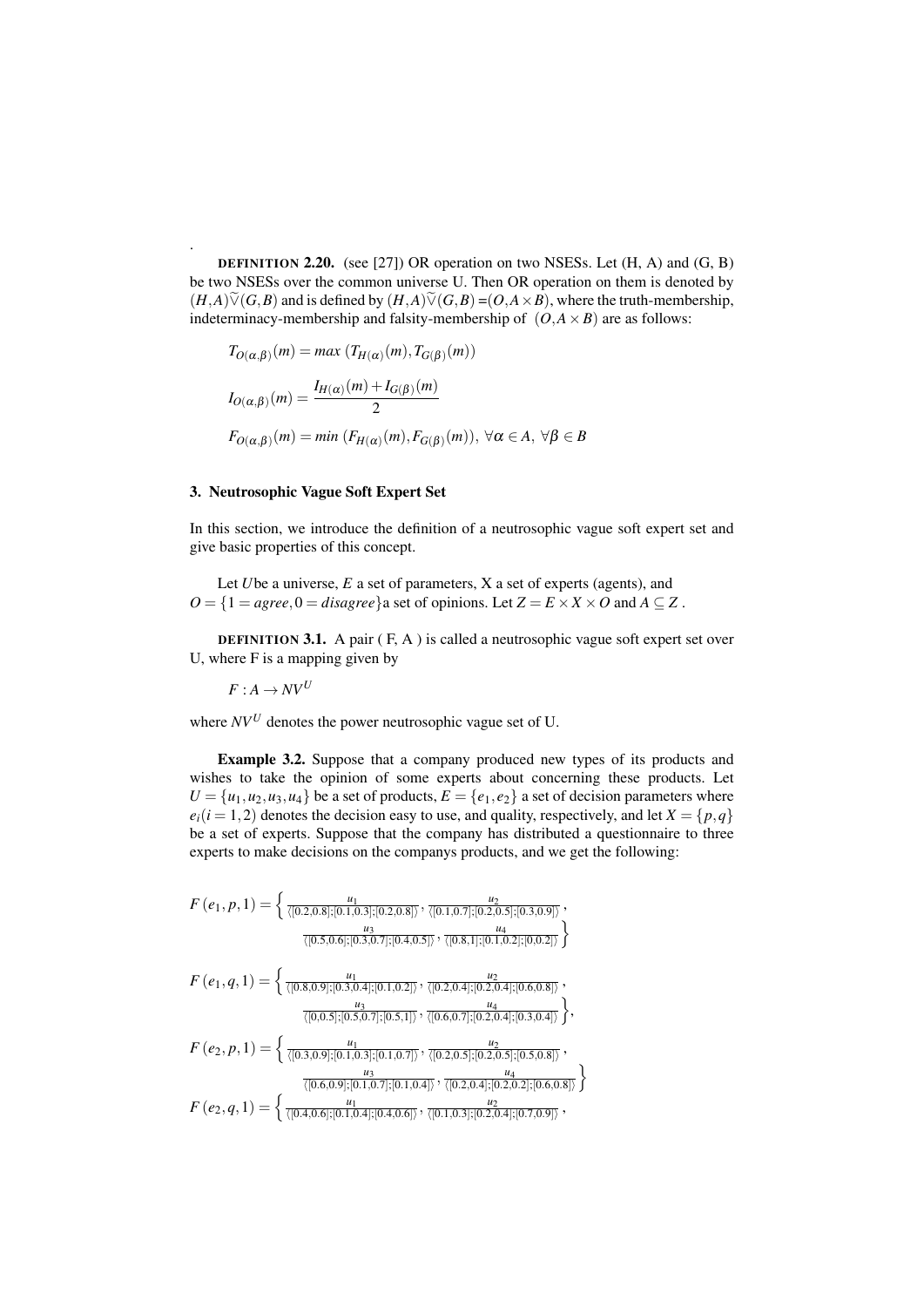$$
F(e_1, p, 0) = \begin{cases} \frac{u_1}{\langle [0.1, 0.5]; [0.5, 0.7]; [0.3, 0.9]\rangle}, \frac{u_2}{\langle [0.7, 0.9]; [0.2, 0.4]; [0.3, 0.8]\rangle} \end{cases},
$$
  
\n
$$
F(e_1, p, 0) = \begin{cases} \frac{u_1}{\langle [0.1, 0.7]; [0.2, 0.3]; [0.3, 0.9]\rangle}, \frac{u_2}{\langle [0.7, 0.9]; [0.5, 0.5]; [0.1, 0.3]\rangle}, \\ \frac{u_3}{\langle [0.1, 0.2]; [0.3, 0.4]; [0.8, 0.9]\rangle}, \frac{u_4}{\langle [0.2, 0.3]; [0.2, 0.4]; [0.2, 0.5]\rangle} \end{cases},
$$
  
\n
$$
F(e_1, q, 0) = \begin{cases} \frac{u_1}{\langle [0.2, 0.3]; [0.3, 0.5]; [0.7, 0.8]\rangle}, \frac{u_2}{\langle [0.5, 0.7]; [0.3, 0.4]; [0.3, 0.5]\rangle}, \\ \frac{u_3}{\langle [0.5, 0.8]; [0.6, 0.7]; [0.2, 0.5]\rangle}, \frac{u_2}{\langle [0.1, 0.2]; [0.4, 0.5]; [0.8, 0.9]\rangle} \end{cases},
$$
  
\n
$$
F(e_2, p, 0) = \begin{cases} \frac{u_1}{\langle [0.1, 0.2]; [0.3, 0.3]; [0.8, 0.9]\rangle}, \frac{u_2}{\langle [0.7, 0.8]; [0.4, 0.5]; [0.2, 0.3]\rangle}, \\ \frac{u_3}{\langle [0.1, 0.4]; [0.5, 0.7]; [0.6, 0.9]\rangle}, \frac{u_2}{\langle [0.5, 0.8]; [0.2, 0.5]; [0.2, 0.5]\rangle} \end{cases},
$$
  
\n
$$
F(e_2, q, 0) = \begin{cases} \frac{u_1}{\langle [0.7, 0.8]; [0.3, 0.4]; [0.2,
$$

The neutrosophic vague soft expert set  $(F, Z)$  is a parameterized family  ${F(e_i), i = 1, 2, 3, ...}$  of all neutrosophic vague sets of U and describes a collection of approximation of an object.

**DEFINITION 3.3.** Let  $(F, A)$  and  $(G, B)$  be two neutrosophic vague soft expert sets over the common universe U. (F, A) is said to be neutrosophic vague soft expert subset of  $(G, B)$  if

- 1.  $A \subseteq B$
- 2.  $\forall \varepsilon \in A$ ,  $F(\varepsilon)$  is a neutrosophic vague subset of  $G(\varepsilon)$ .

This relationship is denoted by  $(F,A)\widetilde{\subseteq} (G,B)$ . In this case  $(G,B)$  is called a neutrosophic vague soft expert superset of (F, A).

**DEFINITION 3.4.** Two neutrosophic vague soft expert sets  $(F, A)$ and  $(G, B)$  over U are said to be equal if  $(F, A)$  is a neutrosophic vague soft expert subset of  $(G, B)$  and  $(G, B)$  is a neutrosophic vague soft expert subset of  $(F, A)$ .

**Example 3.5.** Consider Example 3.2. Suppose that the company takes the opinion of the experts once again after a month of using the products. Let

 $A = \{(e_1, p, 1), (e_1, q, 0)\}\$ and  $B = \{(e_1, p, 1), (e_1, q, 0), (e_2, p, 1)\}\$ 

Clearly  $A \subseteq B$ . Let  $(F, A)$  and  $(G, B)$  be defined as follows: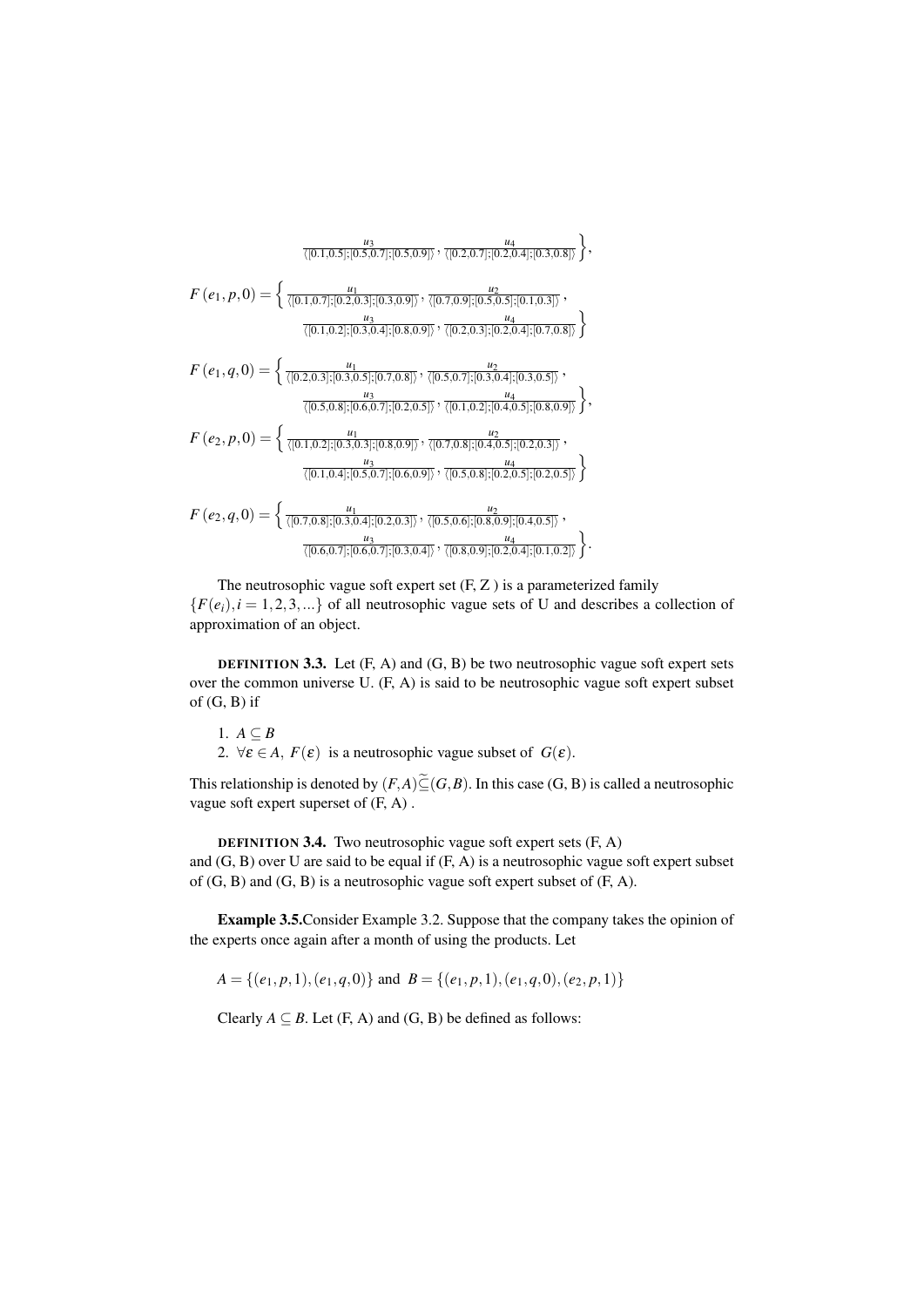$$
(F,A) = \left\{ \left( (e_1, p, 1), \left\{ \frac{u_1}{\langle [0.2, 0.8]; [0.1, 0.3]; [0.2, 0.8] \rangle}, \frac{u_2}{\langle [0.1, 0.7]; [0.2, 0.5]; [0.3, 0.9] \rangle}, \frac{u_3}{\langle [0.1, 0.2]; [0.6, 0.7]; [0.8, 0.9] \rangle}, \frac{u_4}{\langle [0.4, 0.5]; [0.1, 0.2]; [0.5, 0.6] \rangle} \right) \right\},\
$$

$$
\left( (e_1, q, 0), \left\{ \frac{u_1}{\langle [0.6, 0.9]; [0.2, 0.4]; [0.1, 0.4] \rangle}, \frac{u_2}{\langle [0.7, 0.8]; [0.3, 0.5]; [0.2, 0.3] \rangle}, \frac{u_3}{\langle [0.8, 0.9]; [0.3, 0.4]; [0.1, 0.2] \rangle}, \frac{u_4}{\langle [0.5, 0.6]; [0.5, 0.6]; [0.4, 0.5] \rangle} \right) \right\},
$$

$$
(G, B) = \left\{ \left( (e_1, p, 1), \left\{ \frac{u_1}{\langle [0.3, 0.9]; [0.1, 0.2]; [0.1, 0.7] \rangle}, \frac{u_2}{\langle [0.5, 0.7]; [0.2, 0.5]; [0.3, 0.5] \rangle}, \frac{u_2}{\langle [0.3, 0.5], [0.3, 0.5] \rangle} \right) \right\},
$$

$$
\frac{u_3}{\langle [0.5,0.6]; [0.3,0.7]; [0.4,0.5] \rangle}, \frac{u_4}{\langle [0.8,1]; [0.1,0.2]; [0,0.2] \rangle} \rangle),
$$
  

$$
\left( (e_1, q, 0), \left\{ \frac{u_1}{\langle [0.7,0.9]; [0.2,0.3]; [0.1,0.3] \rangle}, \frac{u_2}{\langle [0.8,0.9]; [0.2,0.4]; [0.1,0.2] \rangle}, \frac{u_3}{\langle [0.9,0.9]; [0.1,0.3]; [0.1,0.1] \rangle}, \frac{u_4}{\langle [0.8,0.9]; [0.3,0.4]; [0.1,0.2] \rangle} \right\} \right),
$$
  

$$
\left( (e_2, p, 1), \left\{ \frac{u_1}{\langle [0.1,0.2]; [0.2,0.4]; [0.8,0.9] \rangle}, \frac{u_2}{\langle [0.7,0.8]; [0.3,0.5]; [0.2,0.3] \rangle}, \frac{u_2}{\langle [0.8,0.8]; [0.1,0.4]; [0.2,0.2] \rangle}, \frac{u_3}{\langle [0.5,0.6]; [0.5,0.6]; [0.4,0.5] \rangle} \right\} \right).
$$

Therefore  $(F,A)\widetilde{\subseteq} (G,B)$ .

**DEFINITION 3.6.** An agree-neutrosophic vague soft expert set  $(F,A)_1$  over U is a neutrosophic vague soft expert subset of  $(F, A)$  defined as follow

 $(F,A)_1 = \{F_1(m) : m \in E \times X \times \{1\}\}\$ 

**Example 3.7.** Consider Example 3.2. Then the agree-neutrosophic vague soft expert set  $(F,A)_1$  over U is

$$
(F,A)_1 = \left\{ \left( (e_1, p, 1), \left\{ \frac{u_1}{\langle [0.2,0.8]; [0.1,0.3]; [0.2,0.8] \rangle}, \frac{u_2}{\langle [0.1,0.7]; [0.2,0.5]; [0.3,0.9] \rangle}, \frac{u_3}{\langle [0.5,0.6]; [0.3,0.7]; [0.4,0.5] \rangle}, \frac{u_4}{\langle [0.8,1]; [0.1,0.2]; [0.0.2] \rangle} \right) \right\},\
$$

$$
\left( (e_1, q, 1), \left\{ \frac{u_1}{\langle [0.8,0.9]; [0.3,0.4]; [0.1,0.2] \rangle}, \frac{u_2}{\langle [0.2,0.4]; [0.2,0.4]; [0.6,0.8] \rangle}, \frac{u_3}{\langle [0,0.5]; [0.5,0.7]; [0.5,1] \rangle}, \frac{u_4}{\langle [0.6,0.7]; [0.2,0.4]; [0.3,0.4] \rangle} \right) \right\},\
$$

$$
\left( (e_2, p, 1), \left\{ \frac{u_1}{\langle [0.3,0.9]; [0.1,0.3]; [0.1,0.7] \rangle}, \frac{u_2}{\langle [0.2,0.5]; [0.2,0.5]; [0.5,0.8] \rangle}, \frac{u_3}{\langle [0.6,0.9]; [0.1,0.7]; [0.1,0.4] \rangle}, \frac{u_4}{\langle [0.2,0.4]; [0.2,0.2]; [0.6,0.8] \rangle} \right) \right\},\
$$

$$
\left( (e_2, q, 1), \left\{ \frac{u_1}{\langle [0.4,0.6]; [0.1,0.4]; [0.4,0.6] \rangle}, \frac{u_2}{\langle [0.1,0.3]; [0.2,0.4]; [0.2,0.4]; [0.7,0.9] \rangle}, \frac{u_3}{\langle [0.1,0.5]; [0.5,0.9] \rangle}, \frac{u_4}{\langle [0.2,0.7]; [0.2,0.4]; [0.3,0.8] \rangle} \right) \right\}.
$$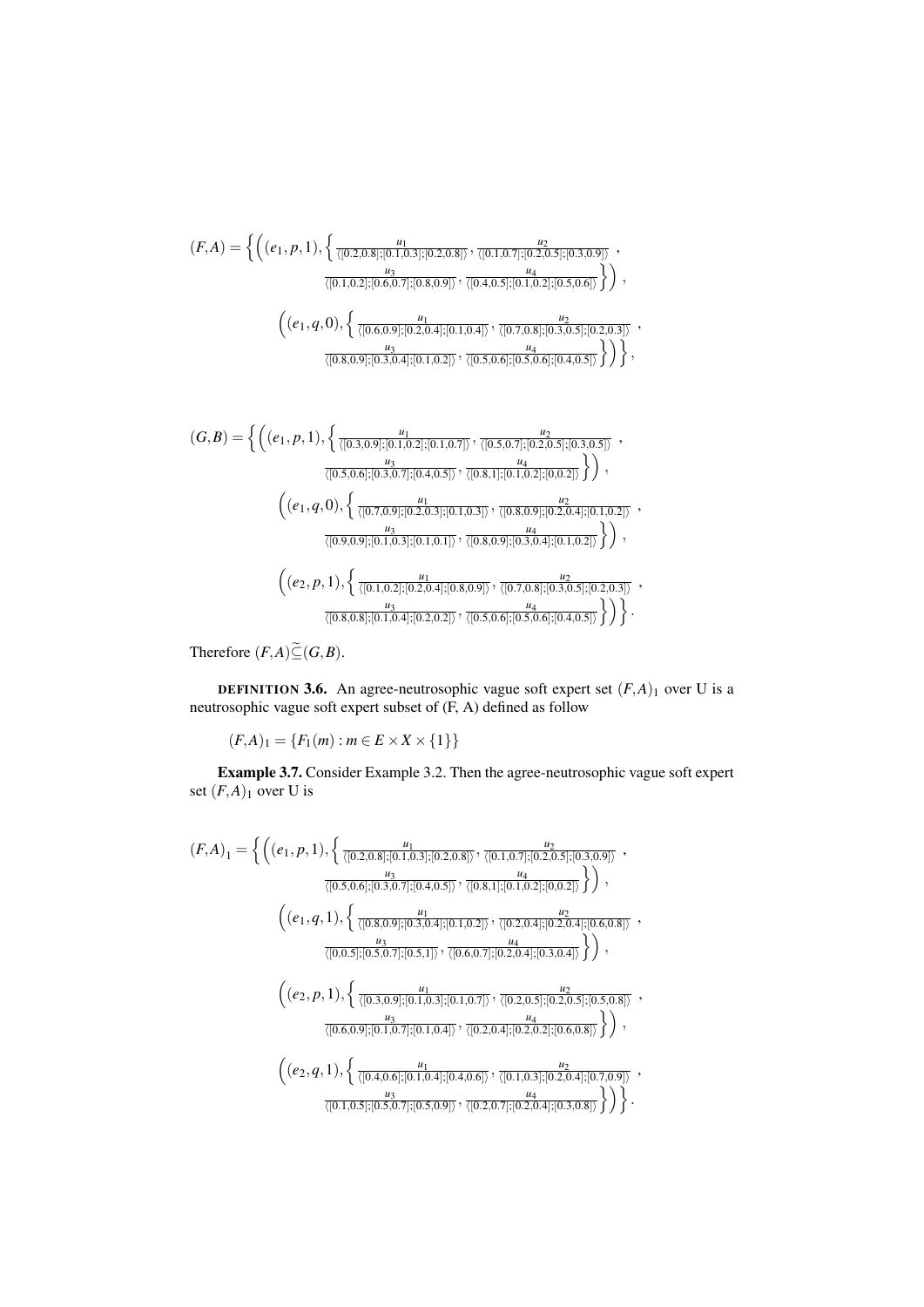**DEFINITION 3.8.** A disagree-neutrosophic vague soft expert set( $F$ , $A$ )<sub>0</sub> over U is a neutrosophic vague soft expert subset of (F, A) defined as follows:

$$
(F,A)_0 = \{F_0(m) : m \in E \times X \times \{0\}\}\
$$

Example 3.9. Consider Example 3.2. Then the disagree-neutrosophic vague soft expert set  $(F,A)_0$  over U is

$$
(F,A)_0 = \left\{ \left( (e_1, p, 0), \left\{ \frac{u_1}{\langle [0.1, 0.7]; [0.2, 0.3]; [0.3, 0.9] \rangle}, \frac{u_2}{\langle [0.7, 0.9]; [0.5, 0.5]; [0.1, 0.3] \rangle} \right), \frac{u_3}{\langle [0.1, 0.2]; [0.3, 0.4]; [0.8, 0.9] \rangle}, \frac{u_4}{\langle [0.2, 0.3]; [0.2, 0.4]; [0.7, 0.8] \rangle} \right) \right\},\
$$
  

$$
\left( (e_1, q, 0), \left\{ \frac{u_1}{\langle [0.2, 0.3]; [0.3, 0.5]; [0.7, 0.8] \rangle}, \frac{u_2}{\langle [0.5, 0.7]; [0.3, 0.4]; [0.3, 0.5] \rangle}, \frac{u_2}{\langle [0.5, 0.8]; [0.6, 0.7]; [0.2, 0.5] \rangle}, \frac{u_3}{\langle [0.1, 0.2]; [0.3, 0.3] \rangle}, \frac{u_4}{\langle [0.1, 0.2]; [0.3, 0.3] \rangle}, \frac{u_2}{\langle [0.1, 0.2]; [0.3, 0.3] \rangle}, \frac{u_2}{\langle [0.1, 0.4]; [0.5, 0.7]; [0.5, 0.9] \rangle}, \frac{u_2}{\langle [0.7, 0.8]; [0.2, 0.5] \rangle} \right) \right\},\
$$
  

$$
\left( (e_2, q, 0), \left\{ \frac{u_1}{\langle [0.7, 0.8]; [0.3, 0.4]; [0.2, 0.3] \rangle}, \frac{u_4}{\langle [0.5, 0.5]; [0.2, 0.5] \rangle}, \frac{u_2}{\langle [0.5, 0.6]; [0.2, 0.5] \rangle} \right) \right\},\
$$
  

$$
\left( (e_2, q, 0), \left\{ \frac{u_1}{\langle [0.7, 0.8]; [0.3, 0.4]; [0.2, 0.3] \rangle}, \frac{u_2}{\langle [0.5, 0
$$

# 4. Basic Operations on Neutrosophic Vague Soft Expert Sets

In this section, we introduce some basic operations on neutrosophic vague soft expert sets, namely the complement, union and intersection of neutrosophic vague soft expert sets , derive their properties, and give some examples.

We define the complement operation for neutrosophic vague soft expert set and give an illustrative example and proved proposition.

**DEFINITION 4.1** The complement of a neutrosophic vague soft expert set  $(F, A)$  is denoted by  $(F,A)^c$  and is defined by  $(F,A)^c = (F^c,A)$  where  $F^c : A \to NV^U$ is a mapping given by

$$
F^{c}(\alpha) = \widetilde{c}(F(\alpha)), \forall \alpha \in A
$$

where  $\tilde{c}$  is a neutrosophic vague complement.

Example 4.2 Consider Example 3.2. By using the basic neutrosophic vague complement, we have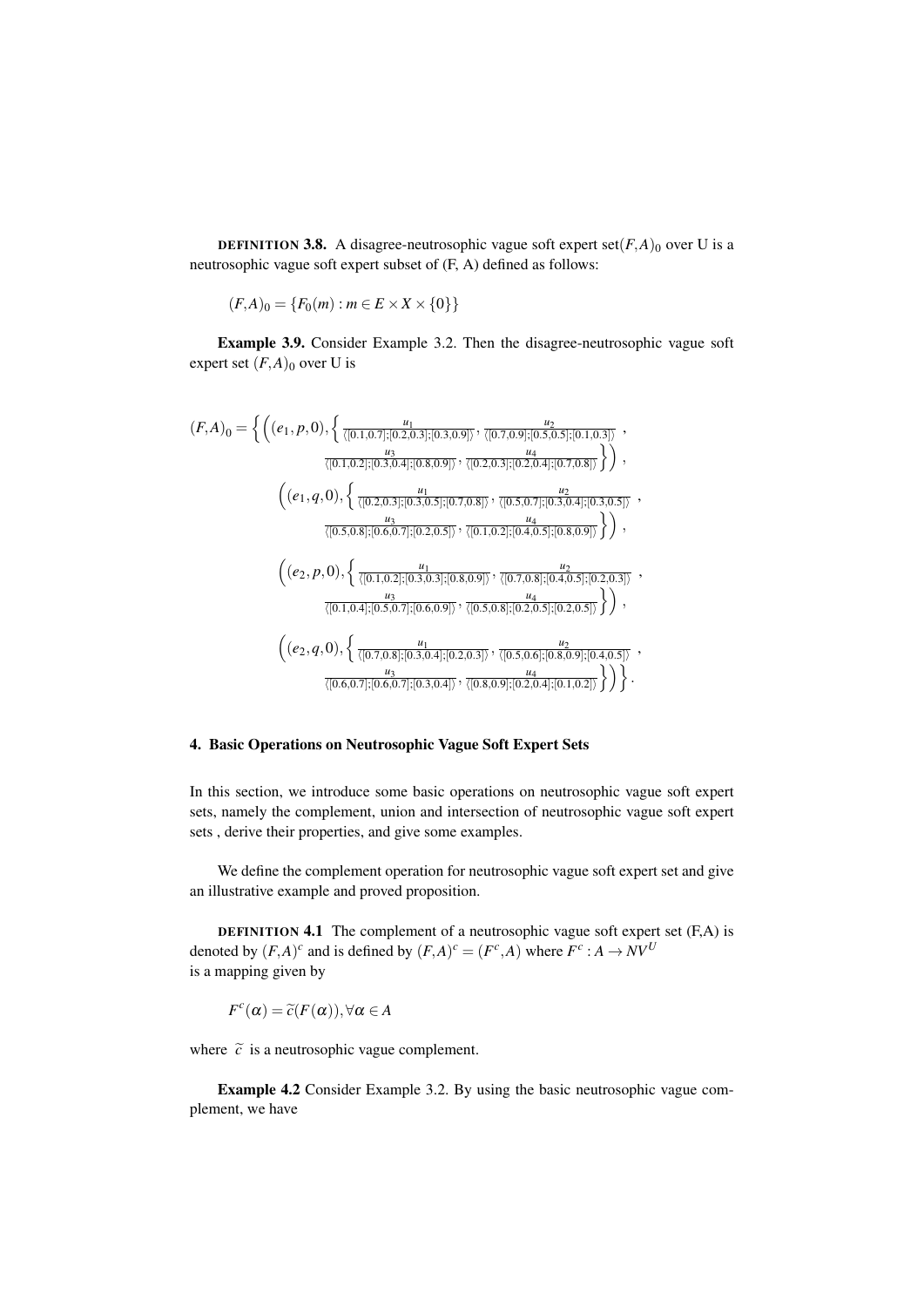$$
(F,Z)^{c} = \left\{ \left( (e_1, p, 1), \left\{ \frac{u_1}{\langle [0.2, 0.8], [0.3, 0.9], [0.2, 0.8] \rangle}, \frac{u_2}{\langle [0.3, 0.9], [0.5, 0.8], [0.5, 0.7] \rangle}, \frac{u_3}{\langle [0.4, 0.5], [0.3, 0.7], [0.5, 0.6] \rangle}, \frac{u_4}{\langle [0.5, 1], [0.3, 0.7], [0.5, 0.9] \rangle}, \frac{u_5}{\langle [0.6, 0.8], [0.6, 0.8], [0.2, 0.4] \rangle}, \frac{u_6}{\langle [0.5, 1], [0.3, 0.5], [0.0.5], [0.5, 0.9] \rangle}, \frac{u_7}{\langle [0.5, 0.8], [0.5, 0.8], [0.5, 0.7] \rangle} \right) \right\},\
$$
  

$$
\left( (e_2, p, 1), \left\{ \frac{u_1}{\langle [0.1, 0.7], [0.7, 0.9], [0.3, 0.9] \rangle}, \frac{u_2}{\langle [0.5, 0.8], [0.5, 0.8], [0.5, 0.5], [0.2, 0.5] \rangle}, \frac{u_3}{\langle [0.1, 0.4], [0.3, 0.9], [0.5, 0.9] \rangle}, \frac{u_2}{\langle [0.5, 0.9], [0.5, 0.9] \rangle}, \frac{u_3}{\langle [0.5, 0.9], [0.5, 0.9], [0.5, 0.8], [0.2, 0.4] \rangle} \right) \right),\
$$
  

$$
\left( (e_2, q, 1), \left\{ \frac{u_1}{\langle [0.4, 0.6], [0.5, 0.9], [0.4, 0.6] \rangle}, \frac{u_1}{\langle [0.5, 0.8], [0.5, 0.8], [0.2, 0.4] \rangle} \right\} \right),\
$$

$$
\left( (e_1, p, 0), \left\{ \frac{u_1}{\langle [0.3, 0.9], [0.5, 0.7], [0
$$

**Proposition 4.3.** If  $(F, A)$  is a neutrosophic vague soft expert set over U, then

$$
((F,A)^c)^c = (F,A)
$$

**Proof.** From Definition 4.1. we have  $(F,A)^c = (F^c,A)$  where  $F^c(\alpha) = \overline{1} - F(\alpha)$ ,  $\forall \alpha \in A$ . Now,  $((F,A)^c)^c = ((F^c)^c, A)$  where  $(F^c)^c(\alpha) = \overline{1} - (\overline{1} - F(\alpha))$ ,  $\forall \alpha \in A$ 

 $= F(\alpha), \forall \alpha \in A.$ 

We define the union of two neutrosophic vague soft expert sets and give an illustrative example.

**DEFINITION 4.4** The union of two neutrosophic vague soft expert sets (F, A) and  $(G, B)$  over U, denoted by  $(F,A)\tilde{\cup}(G,B)$ , is a neutrosophic vague soft expert set  $(H,C)$ where  $C = A \cup B$  and  $\forall \varepsilon \in C$  ,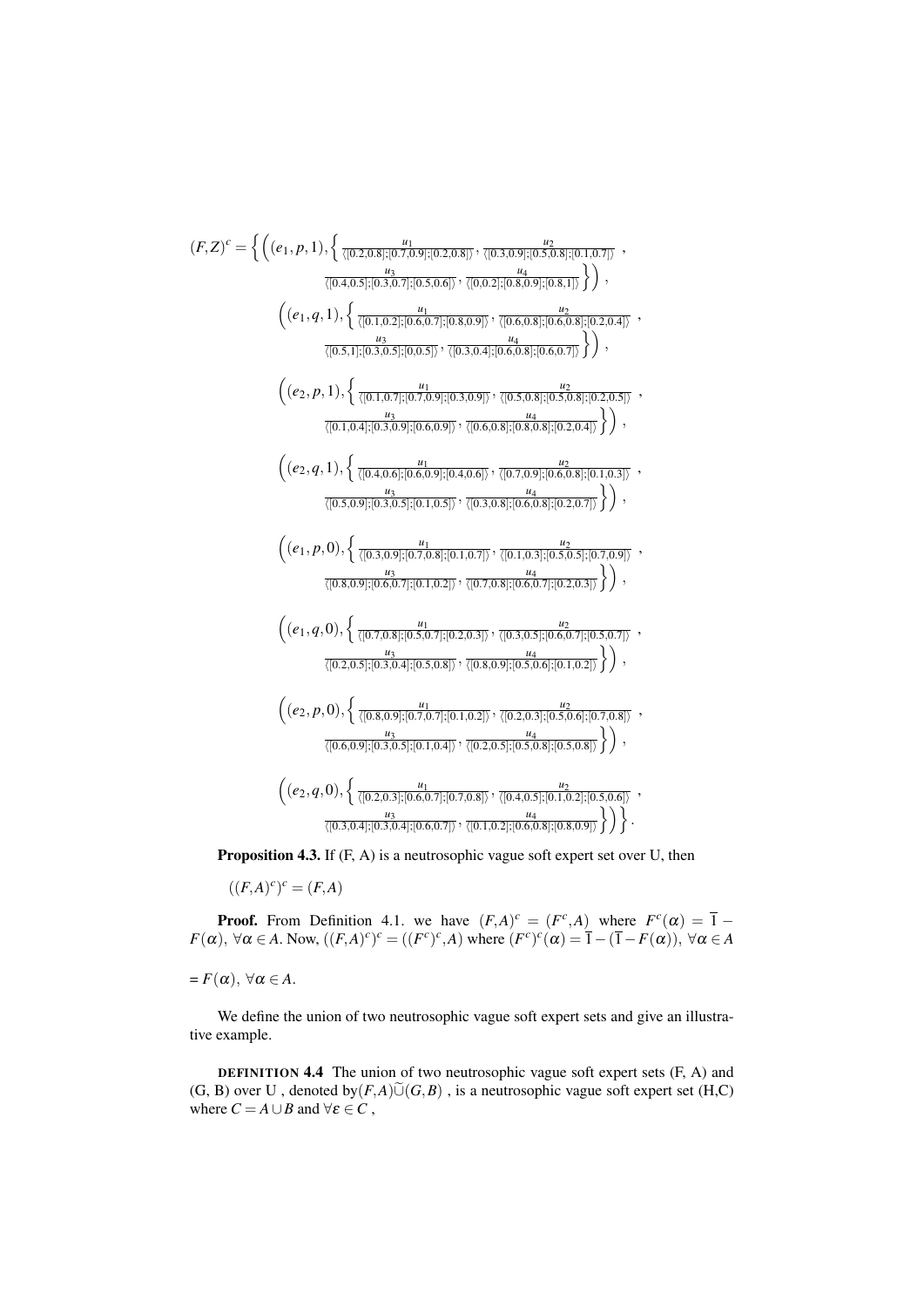$$
(H,C) = \begin{cases} F(\varepsilon), & \text{if } \varepsilon \in A - B, \\ G(\varepsilon), & \text{if } \varepsilon \in B - A, \\ F(\varepsilon) \tilde{\cup} G(\varepsilon), & \text{if } \varepsilon \in A \cap B. \end{cases}
$$

where **Ú** denote the neutrosophic vague set union.

Example 4.5 Consider Example 3.2. Let

$$
A = \{ (e_1, p, 1), (e_1, q, 0), (e_1, p, 0) \} \text{ and } B = \{ (e_1, p, 1), (e_1, q, 0), (e_2, p, 1) \}
$$

Suppose (F, A) and (G, B) are two neutrosophic vague soft expert sets over U such that:

$$
(F,A) = \left\{ \left( (e_1, p, 1), \left\{ \frac{u_1}{\langle [0.7, 0.8]; [0.1, 0.3]; [0.2, 0.3] \rangle}, \frac{u_2}{\langle [0.4, 0.7]; [0.2, 0.5]; [0.3, 0.6] \rangle}, \frac{u_3}{\langle [0.1, 0.2]; [0.6, 0.7]; [0.8, 0.9] \rangle}, \frac{u_4}{\langle [0.4, 0.5]; [0.1, 0.2]; [0.5, 0.6] \rangle} \right) \right\},\
$$

$$
\left( (e_1, q, 0), \left\{ \frac{u_1}{\langle [0.1, 0.9]; [0.2, 0.4]; [0.1, 0.9] \rangle}, \frac{u_2}{\langle [0.4, 0.8]; [0.3, 0.5]; [0.2, 0.6] \rangle}, \frac{u_3}{\langle [0.8, 0.9]; [0.3, 0.4]; [0.1, 0.2] \rangle}, \frac{u_4}{\langle [0.5, 0.8]; [0.1, 0.2] \rangle}, \frac{u_4}{\langle [0.5, 0.8]; [0.1, 0.5] \rangle} \right) \right\},\
$$

$$
\left( (e_1, p, 0), \left\{ \frac{u_1}{\langle [0.5, 0.8]; [0.1, 0.4]; [0.2, 0.5] \rangle}, \frac{u_2}{\langle [0.4, 0.9]; [0.8, 0.9]; [0.1, 0.6] \rangle}, \frac{u_3}{\langle [0.2, 0.3]; [0.4, 0.6]; [0.7, 0.8] \rangle}, \frac{u_4}{\langle [0.5, 0.7]; [0.4, 0.6]; [0.3, 0.5] \rangle} \right) \right\},
$$

$$
(G,B) = \left\{ \left( (e_1, p, 1), \left\{ \frac{u_1}{\langle [0.3, 0.6]; [0.1, 0.4]; [0.4, 0.7] \rangle}, \frac{u_2}{\langle [0.5, 0.7]; [0.2, 0.5]; [0.3, 0.5] \rangle}, \frac{u_3}{\langle [0.5, 0.8]; [0.3, 0.7]; [0.2, 0.5] \rangle}, \frac{u_4}{\langle [0.8, 1]; [0.1, 0.2]; [0.0.2] \rangle} \right) \right\},\
$$

$$
\left( (e_1, q, 0), \left\{ \frac{u_1}{\langle [0.1, 0.9]; [0.2, 0.3]; [0.1, 0.9] \rangle}, \frac{u_2}{\langle [0.8, 0.9]; [0.2, 0.4]; [0.1, 0.2] \rangle}, \frac{u_3}{\langle [0.9, 0.9]; [0.1, 0.3]; [0.1, 0.1] \rangle}, \frac{u_4}{\langle [0.8, 0.9]; [0.3, 0.4]; [0.1, 0.2] \rangle} \right) \right\},\
$$

$$
\left( (e_2, p, 1), \left\{ \frac{u_1}{\langle [0.1, 0.4]; [0.2, 0.4]; [0.6, 0.9] \rangle}, \frac{u_2}{\langle [0.5, 0.8]; [0.3, 0.5]; [0.2, 0.5] \rangle}, \frac{u_3}{\langle [0.8, 0.8]; [0.1, 0.4]; [0.2, 0.2] \rangle}, \frac{u_4}{\langle [0.5, 0.6]; [0.5, 0.6]; [0.4, 0.5] \rangle} \right) \right\}.
$$

By using basic neutrosophic vague union, we have  $(F, A)$  $\tilde{\cup}$  $(G, B) = (H, C)$  where

$$
(H,C) = \left\{ \left( (e_1, p, 1), \left\{ \frac{u_1}{\langle [0.7, 0.8]; [0.1, 0.3]; [0.2, 0.3] \rangle}, \frac{u_2}{\langle [0.5, 0.7]; [0.2, 0.5]; [0.3, 0.5] \rangle} \right), \frac{u_3}{\langle [0.5, 0.8]; [0.3, 0.7]; [0.2, 0.5] \rangle}, \frac{u_4}{\langle [0.8, 1]; [0.1, 0.2]; [0, 0.2] \rangle} \right) \right\},\
$$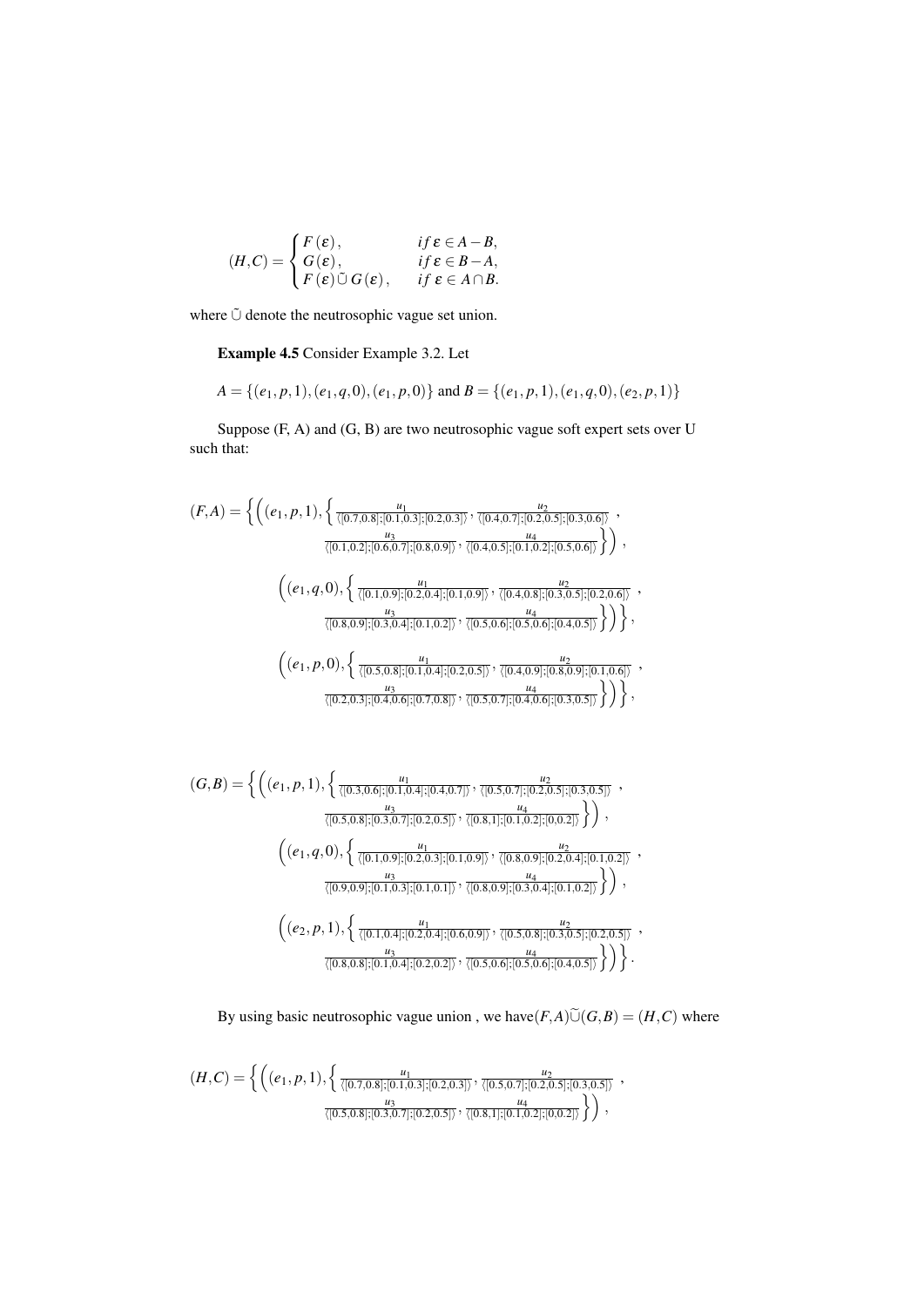$$
\left( (e_1, q, 0), \left\{ \frac{u_1}{\langle [0.1, 0.9]; [0.2, 0.3]; [0.1, 0.9] \rangle}, \frac{u_2}{\langle [0.8, 0.9]; [0.2, 0.4]; [0.1, 0.2] \rangle}, \frac{u_3}{\langle [0.9, 0.9]; [0.1, 0.3]; [0.1, 0.1] \rangle}, \frac{u_4}{\langle [0.8, 0.9]; [0.3, 0.4]; [0.1, 0.2] \rangle} \right), \n\left( (e_1, p, 0), \left\{ \frac{u_1}{\langle [0.5, 0.8]; [0.1, 0.4]; [0.2, 0.5] \rangle}, \frac{u_2}{\langle [0.4, 0.9]; [0.8, 0.9]; [0.1, 0.6] \rangle}, \frac{u_3}{\langle [0.2, 0.3]; [0.4, 0.6]; [0.7, 0.8] \rangle}, \frac{u_4}{\langle [0.5, 0.7]; [0.4, 0.6]; [0.3, 0.5] \rangle} \right) \right\}, \n\left( (e_2, p, 1), \left\{ \frac{u_1}{\langle [0.1, 0.4]; [0.2, 0.4]; [0.6, 0.9] \rangle}, \frac{u_2}{\langle [0.5, 0.8]; [0.3, 0.5]; [0.2, 0.5] \rangle}, \frac{u_3}{\langle [0.8, 0.8]; [0.1, 0.4]; [0.2, 0.2] \rangle}, \frac{u_4}{\langle [0.5, 0.6]; [0.5, 0.6]; [0.4, 0.5] \rangle} \right) \right\}.
$$

We define the intersection of two neutrosophic vague soft expert sets and give an illustrative example.

DEFINITION 4.6 The *intersection* of two neutrosophic vague soft expert sets (*F*,*A*) and  $(G, B)$  over a universe U, is a neutrosophic vague soft expert set  $(H, C)$ , denoted by  $(F, A) \cap (G, B)$ , such that  $C = A \cup B$  and  $\forall e \in C$ 

$$
(H,C) = \begin{cases} F(e), & if e \in A - B, \\ G(e), & if e \in B - A, \\ F(e) \cap G(e), & if e \in A \cap B. \end{cases}
$$

where  $\tilde{\cap}$  denoted the neutrosophic vague set intersection.

Example 4.7 Consider Example 4.5.By using basic neutrosophic vague intersection , we have  $(F,A) \widetilde{\cap} (G,B) = (H,C)$  where

$$
(H,C) = \left\{ \left( (e_1, p, 1), \left\{ \frac{u_1}{\langle [0.3, 0.6], [0.1, 0.4], [0.4, 0.7] \rangle}, \frac{u_2}{\langle [0.4, 0.7], [0.2, 0.5], [0.3, 0.6] \rangle} \right), \frac{u_3}{\langle [0.1, 0.2], [0.6, 0.7], [0.8, 0.9] \rangle}, \frac{u_4}{\langle [0.4, 0.5], [0.1, 0.2], [0.5, 0.6] \rangle} \right\} \right),
$$
  

$$
\left( (e_1, q, 0), \left\{ \frac{u_1}{\langle [0.1, 0.9], [0.2, 0.4], [0.1, 0.9] \rangle}, \frac{u_2}{\langle [0.4, 0.8], [0.3, 0.5], [0.2, 0.6] \rangle} \right\} \right),
$$
  

$$
\frac{u_3}{\langle [0.8, 0.9], [0.3, 0.4], [0.1, 0.2] \rangle}, \frac{u_4}{\langle [0.5, 0.7], [0.4, 0.6], [0.3, 0.5] \rangle} \right\} \right),
$$
  

$$
\left( (e_1, p, 0), \left\{ \frac{u_1}{\langle [0.5, 0.8], [0.1, 0.4], [0.2, 0.5] \rangle}, \frac{u_2}{\langle [0.4, 0.9], [0.8, 0.9], [0.1, 0.6] \rangle} \right\} \right),
$$
  

$$
\left( (e_2, p, 1), \left\{ \frac{u_1}{\langle [0.1, 0.4], [0.2, 0.4], [0.5, 0.9] \rangle}, \frac{u_4}{\langle [0.5, 0.7], [0.4, 0.6], [0.3, 0.5] \rangle} \right\} \right),
$$
  

$$
\frac{u_3}{\langle [0.8, 0.8], [0.1, 0.4], [0.2, 0.2] \rangle}, \frac{u_4}{\langle [0.5, 0.6], [0.5, 0.5], [0.3, 0.5] \rangle} \right\}.
$$

# 5. AND and OR Operations

In this section, we introduce the definitions of AND and OR operations for neutrosophic vague soft expert set , and derive their properties.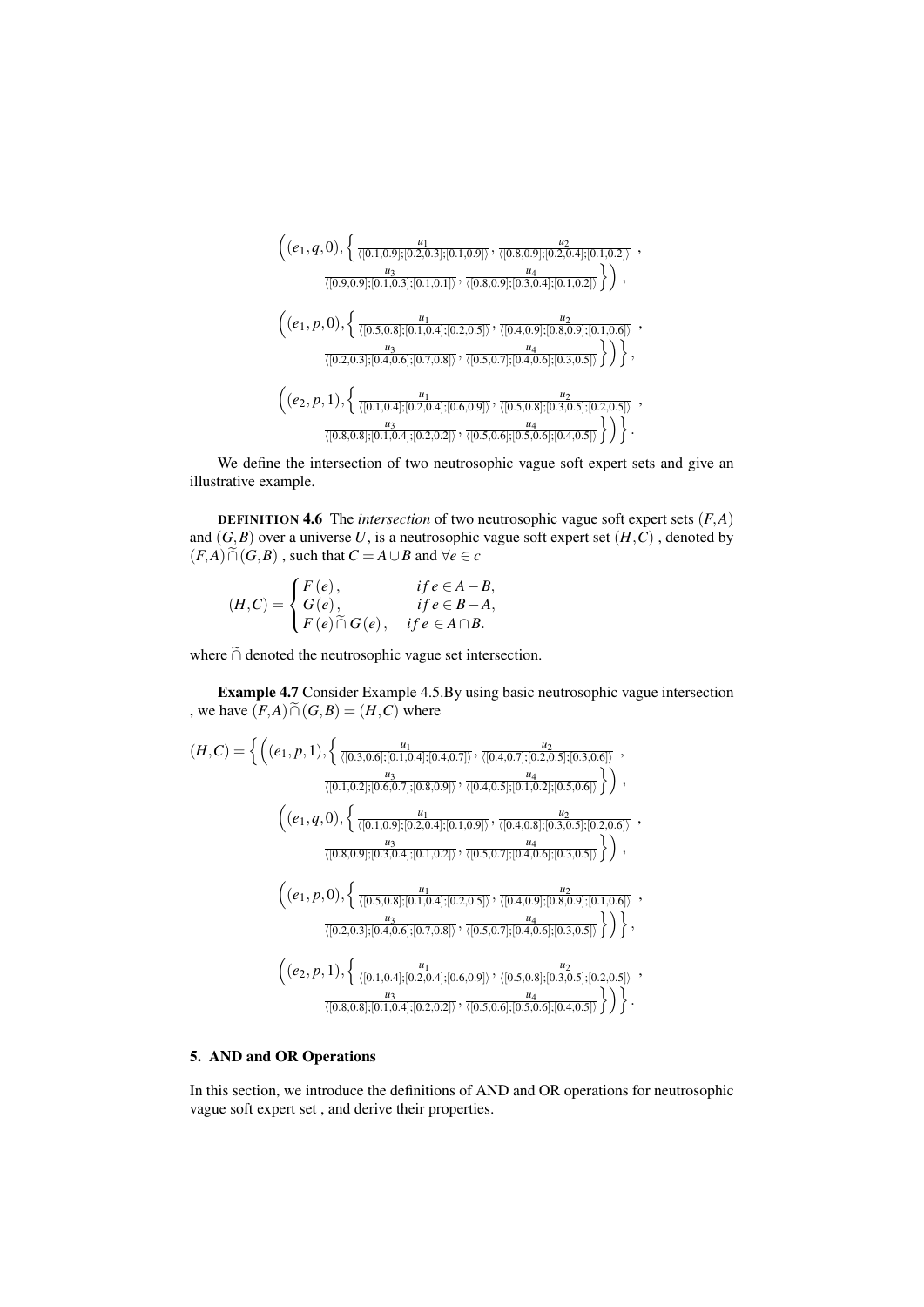**DEFINITION 5.1** Let  $(F, A)$  and  $(G, B)$  be any two neutrosophic vague soft expert sets over a soft universe ( U, Z ).

Then " ( F, A ) AND ( G, B )" denoted 
$$
(F,A)\widetilde{\wedge} (G,B)
$$
 is defined by :

$$
(F,A)\widetilde{\wedge} (G,B) = (H,A \times B)
$$

where  $(H, A \times B) = H(\alpha, \beta)$ , such that  $H(\alpha, \beta) = F(\alpha) \cap G(\beta)$ , *forall* $(\alpha, \beta) \in A \times B$ . And ∩ represent the basic intersection.

**DEFINITION 5.2** Let  $(F, A)$  and  $(G, B)$  be any two neutrosophic vague soft expert sets over a soft universe ( U, Z ). Then " (F, A) OR (G, B)" denoted  $(F, A)$  $\widetilde{\vee}$  $(G, B)$  is defined by :

$$
f_{\rm{max}}
$$

 $(F,A)\widetilde{\vee}(G,B) = (H,A\times B)$ 

where  $(H, A \times B) = H(\alpha, \beta)$ , such that  $H(\alpha, \beta) = F(\alpha) \cup G(\beta)$ , *forall* $(\alpha, \beta) \in A \times B$ . And ∪ represent the basic union.

Proposition 5.3 If (F, A)and(G, B) are two neutrosophic vague soft expert sets over a soft universe ( U, Z ). Then,

1. 
$$
((F,A)\widetilde{\wedge} (G,B))^c = (F,A)^c \widetilde{\vee} (G,B)^c
$$
  
2.  $((F,A)\widetilde{\vee} (G,B))^c = (F,A)^c \widetilde{\wedge} (G,B)^c$ 

Proof (1) Suppose that  $(F, A)$  and  $(G, B)$  are two neutrosophic vague soft expert sets over a soft universe (U, Z) defined as:  $(F, A) = F(\alpha)$  *f* orall  $\alpha \in A \subseteq Z$  and  $(G, B) = G(\beta)$  *f* orall  $\beta \in B \subseteq Z$ . Then by definitions

4.8 and 4.9 it follows that:

$$
((F,A)\widetilde{\wedge} (G,B))^c = ((F(\alpha)\widetilde{\wedge} G(\beta))^c
$$
  

$$
= ((F(\alpha) \cap G(\beta))^c
$$
  

$$
= (\widetilde{c}(F(\alpha) \cap G(\beta)))
$$
  

$$
= (\widetilde{c}(F(\alpha) \cup \widetilde{c}G(\beta)))
$$
  

$$
= (F(\alpha))^c \widetilde{\vee} (G(\beta))^c
$$
  

$$
= (F,A)^c \widetilde{\vee} (G,B)^c.
$$

(2) The proof is similar to that in part(1)and therefore is omitted.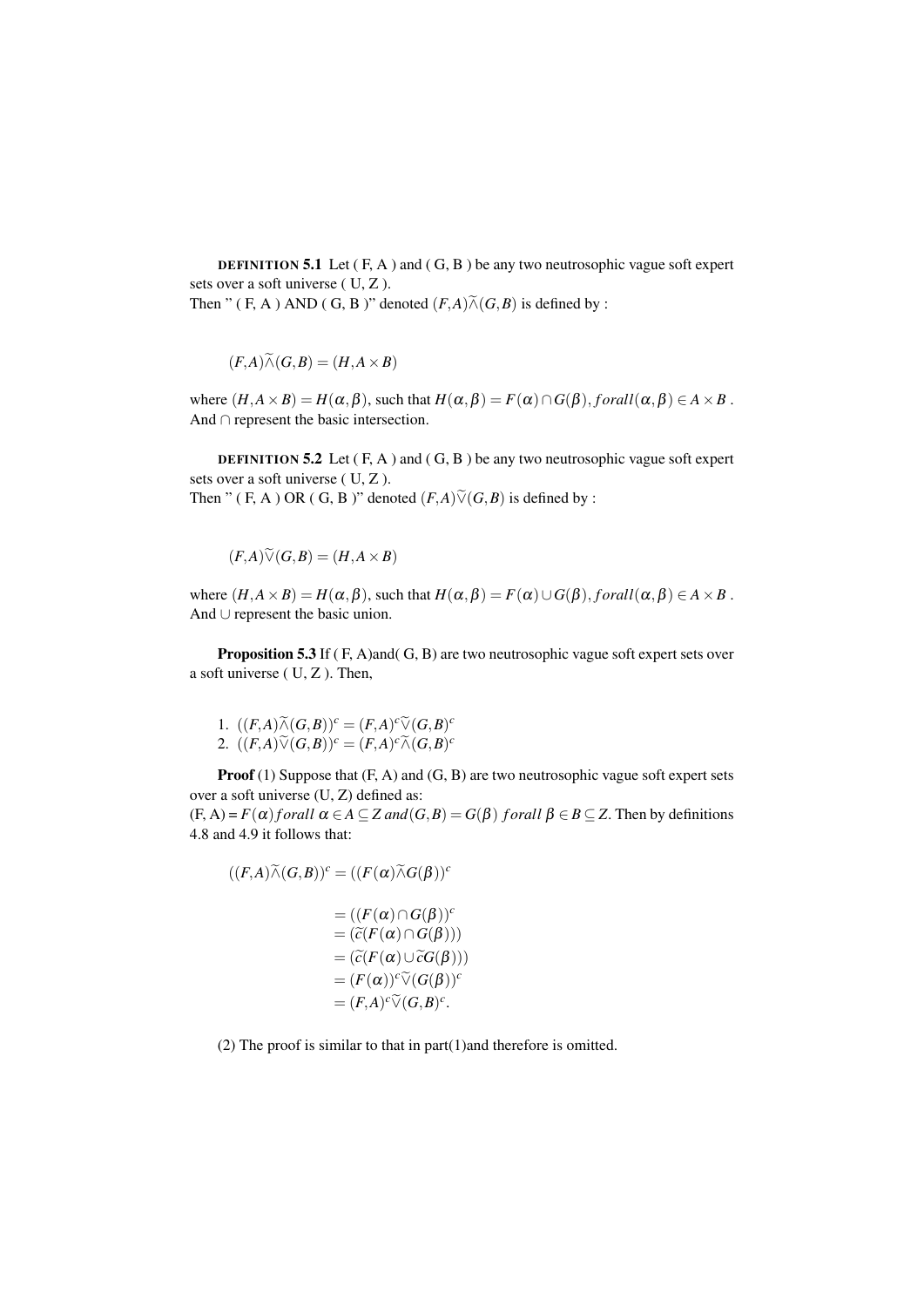## 6. Conclusion

In this paper, we reviewed the basic concepts of neutrosophic vague set and neutrosophic soft expert set, and gave some basic operations on both neutrosophic vague set and neutrosophic soft expert set, the concept of neutrosophic vague soft expert set was established.The basic operations on neutrosophic vague soft expert set, namely complement, union, intersection, AND, and OR operations, were defined. Subsequently, the basic properties of these operations such as De Morgans laws and other relevant laws pertaining to the concept of neutrosophic vague soft expert set are proved. Finally, we intend to further explore the applications of neutrosophic vague soft expert set approach to solve certain decision making problems. This new extension will provide a significant addition to existing theories for handling uncertainties, and lead to potential areas of further research and pertinent applications.

### 7. Acknowledgements

The authors would like to acknowledge the financial support received from Universiti Kebangsaan Malaysia under the research grant IP-2014-071.

#### References

- [1] L.A.Zadeh, Fuzzy set, *Information and Control*, 8 (3) (1965), 338-353.
- [2] K. Atanassov, Intuitionistic fuzzy sets, *Fuzzy Sets Syst*, 20 (1) (1986), 87-96.
- [3] W.L.Gau, D.J. Buehrer, Vague sets, *IEEE Transactions on Systems, Man and Cybernetics*, 23 (2) (1993), 610-614.
- [4] Z.Pawlak, (1982). Rough Sets, *International Journal of Information and Computer Sciences*, 11 (1982), 341-356.
- [5] F. Smarandache, Neutrosophic set, a generalisation of the intuitionistic fuzzy sets, *International Journal of Pure and Applied Mathematics*, 24 (3) (2005), 287-297.
- [6] J.Ye, Some aggregation operators of interval neutrosophic linguistic numbers for multiple attribute decision making, *Journal of Intelligent and Fuzzy Systems*, 27 (2014) 2231-2241.
- [7] J.Ye, Similarity measures between interval neutrosophic sets and their applications in multicriteria decision-making, *Journal of Intelligent and Fuzzy Systems*, 26 (2014), 165-172.
- [8] J.Ye, A multicriteria decision-making method using aggregation operators for simplified neutrosophic sets, *Journal of Intelligent and Fuzzy Systems*, 26 (2014), 2459-2466.
- [9] J.Ye, Improved correlation coefficients of single valued neutrosophic sets and interval neutrosophic sets for multiple attribute decision making, *Journal of Intelligent and Fuzzy Systems*, 27 (2014) 2453-2462.
- [10] D. Molodtsov, Soft set theory–first results, *Computers and Mathematics with Applications*, 37(2)(1999), 19–31.
- [11] D. Chen, E. C. C. Tsang, D. S. Yeung and X.Wang, The parameterization reduction of soft sets and its applications, *Computers and Mathematics with Applications*, 49 (2005), 757-763.
- [12] P. K. Maji, R. Biswas and A. R. Roy, Soft set theory, *Computers and Mathematics with Applications*, 45 (2003), 555-562.
- [13] P. K. Maji, A. R. Roy, and R. Biswas, An application of soft sets in a decision making problem, *Computers and Mathematics with Applications*, 44 (2002), 1077-1083.
- [14] P. K. Maji, R. Biswas, and A. R. Roy, Fuzzy soft sets, *Journal of Fuzzy Mathematics*, 9 (3) (2001), 589-602.
- [15] A. R. Roy and P. K. Maji, A fuzzy soft set theoretic approach to decision making problems, *Journal of Computational and Applied Mathematics*, 203(2) (2007) 412-418.
- [16] W. Xu, J. Ma, S. Wang and G. Hao, Vague soft sets and their properties, *Computers and Mathematics with Applications*, 59 (2) (2010), 787-794.